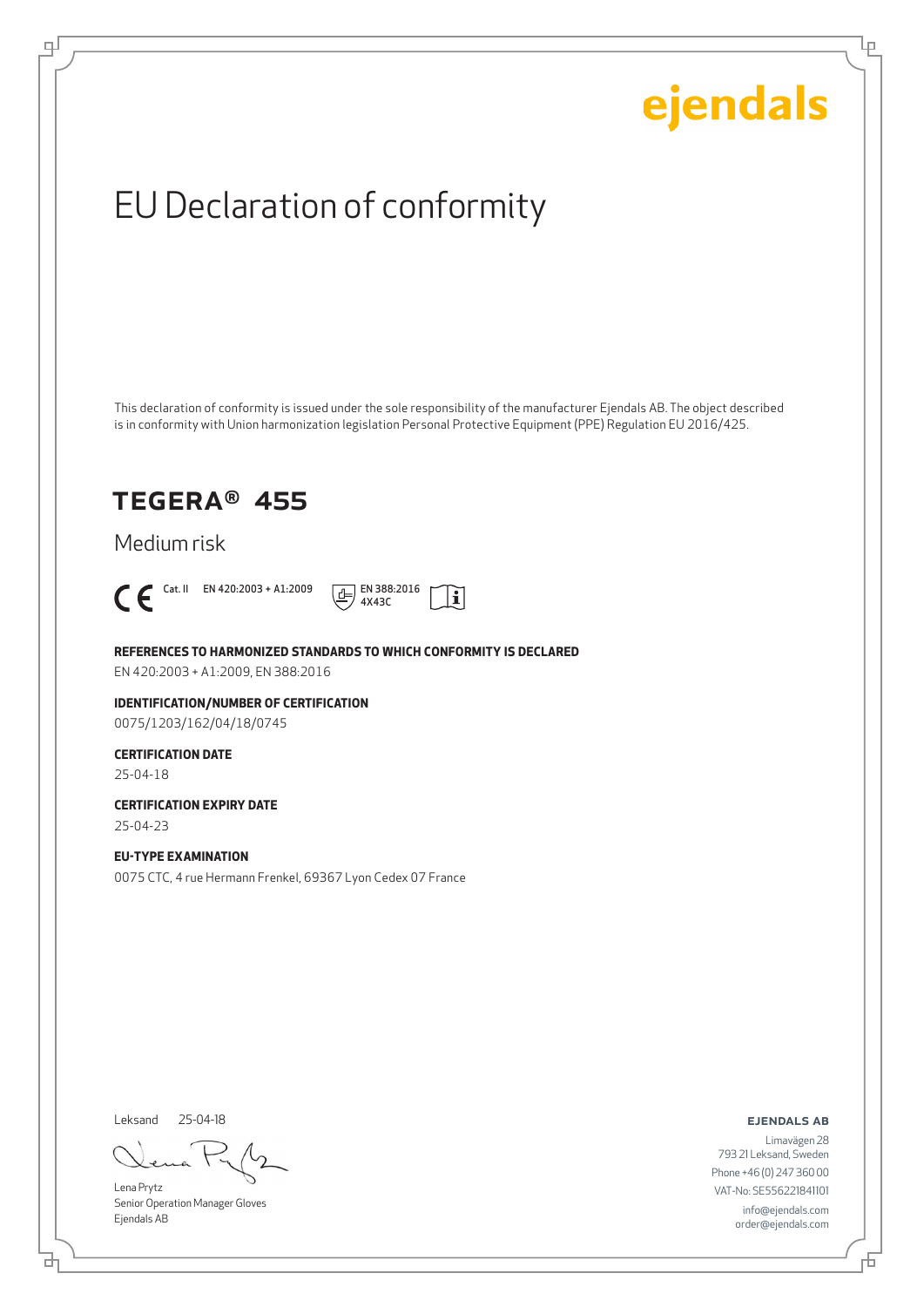Ļμ

# EU-försäkran om överensstämmelse

Denna försäkran om överensstämmelse utfärdas på eget ansvar av tillverkaren Ejendals AB. Föremålet för försäkran överensstämmer med EU-harmoniserad lagstiftning för personlig skyddsutrustning (PPE), EU-förordning 2016/425.

## TEGERA® 455

Medelhög risk



டி



**HÄNVISNINGAR TILL DE HARMONISERADE STANDARDER SOM AVSES MED FÖRSÄKRAN OM ÖVERENSSTÄMMELSE** EN 420:2003 + A1:2009, EN 388:2016

**IDENTIFIERING/CERTIFIKATSNUMMER** 0075/1203/162/04/18/0745

### **CERTIFIERINGSDATUM**

25-04-18

**CERTIFIERINGENS UTGÅNGSDATUM** 25-04-23

**EU-TYPKONTROLL** 0075 CTC, 4 rue Hermann Frenkel, 69367 Lyon Cedex 07 France

Leksand 25-04-18

Lena Prytz Driftschef Handskar Ejendals AB

ejendals ab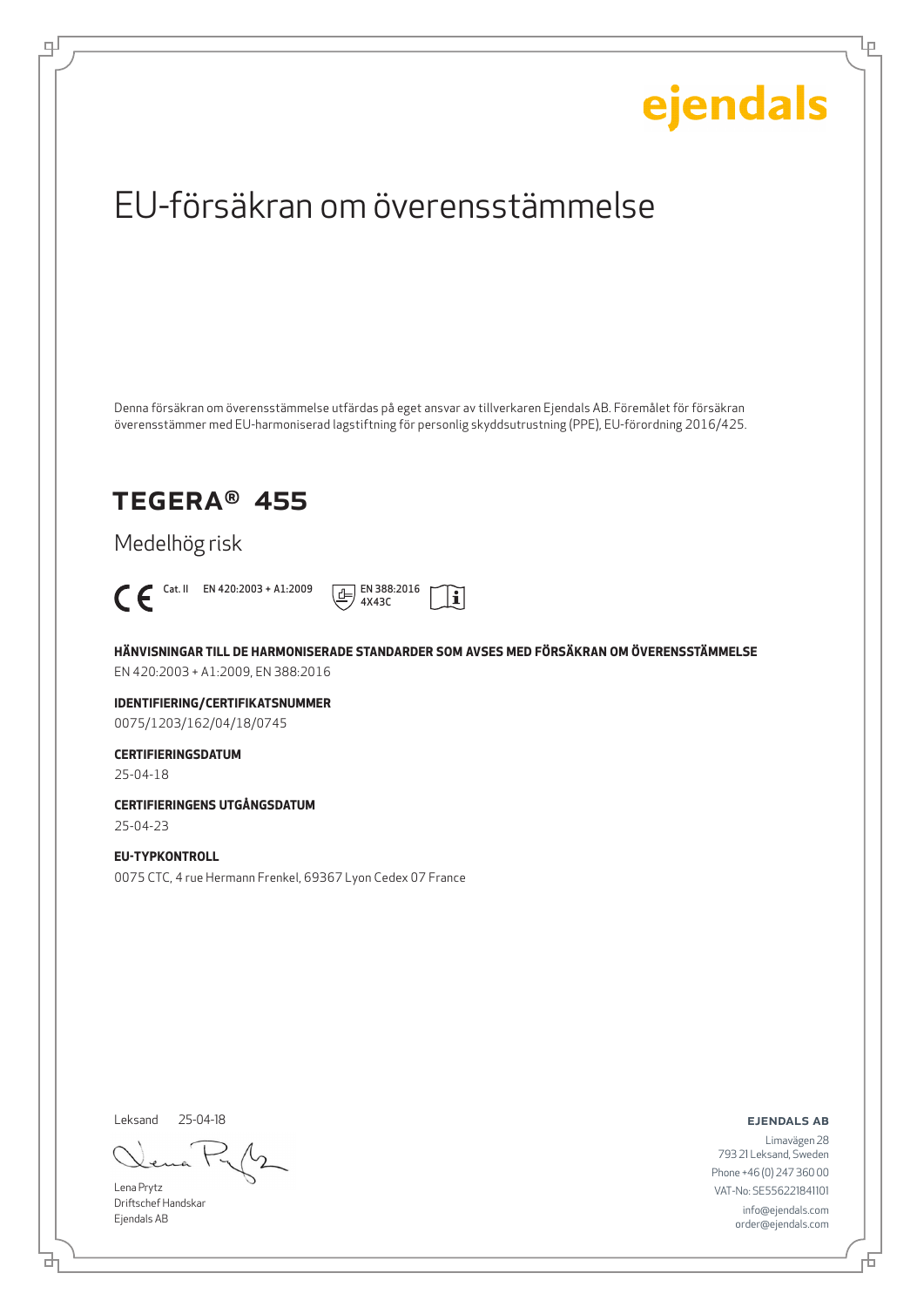Ļμ

# EF-erklæringen om overensstemmelse

Denne overensstemmelseserklæring udstedes alene på Ejendal AB ansvar. De produkt, der er beskrevet er i overensstemmelse med Europa-Parlamentets og Rådets forordning (EU) 2016/425 2016 om personlige værnemidler.

## TEGERA® 455

Mellemhøj risiko



டி



**HENVISNINGER TIL DE HARMONISEREDE STANDARDER TIL HVILKE OVERENSSTEMMELSE ER ERKLÆRET** EN 420:2003 + A1:2009, EN 388:2016

**IDENTIFIKATION/CERTIFICERINGSNUMMER** 0075/1203/162/04/18/0745

**CERTIFICERINGSDATO** 25-04-18

**UDLØB PÅ CERTIFICERING** 25-04-23

**EU-TYPEAFPRØVNING** 0075 CTC, 4 rue Hermann Frenkel, 69367 Lyon Cedex 07 France

Leksand 25-04-18

Lena Prytz Senior Operation Manager Handsker Ejendals AB

ejendals ab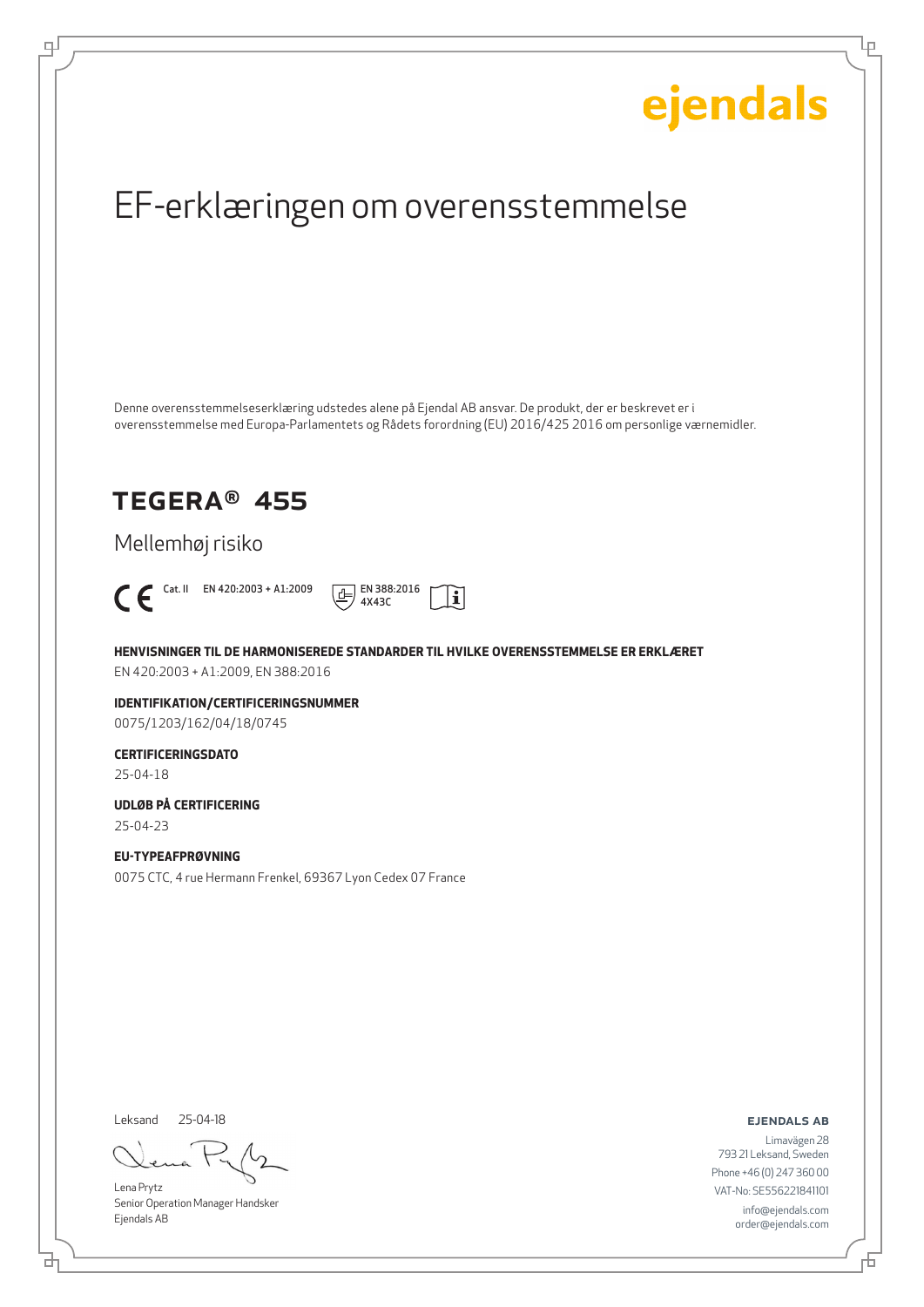Lμ

# EU asetuksen vaatimustenmukaisuusvakuutus

Valmistaja Ejendals AB antaa tämän vaatimustenmukaisuusvakuutuksen omalla vastuullaan. Kuvattu vakuutuksen kohde täyttää täyttää Euroopan unionin yhdenmukaistamislainsäädännössä henkilösuojaimia koskevan asetuksen EU 2016/425 vaatimukset.

## TEGERA® 455

Keskitason riski



டி



**VIITTAUKSET YHDENMUKAISTETTUIHIN STANDARDEIHIN, JOITA VAATIMUSTENMUKAISUUSVAKUUTUSKOSKEE**

EN 420:2003 + A1:2009, EN 388:2016

### **SERTIFIKAATIN NUMERO**

0075/1203/162/04/18/0745

### **SERTIFIOINTIPÄIVÄMÄÄRÄ**

25-04-18

### **SERTIFIKAATIN VIIMEINEN VOIMASSAOLOPÄIVÄ**

25-04-23

#### **EU-TYYPPITARKASTUS** 0075 CTC, 4 rue Hermann Frenkel, 69367 Lyon Cedex 07 France

Leksand 25-04-18

Lena Prytz Senior Operation Manager Gloves Ejendals AB

ejendals ab

Limavägen 28 793 21 Leksand, Sweden Phone +46 (0) 247 360 00 VAT-No: SE556221841101 info@ejendals.com order@ejendals.com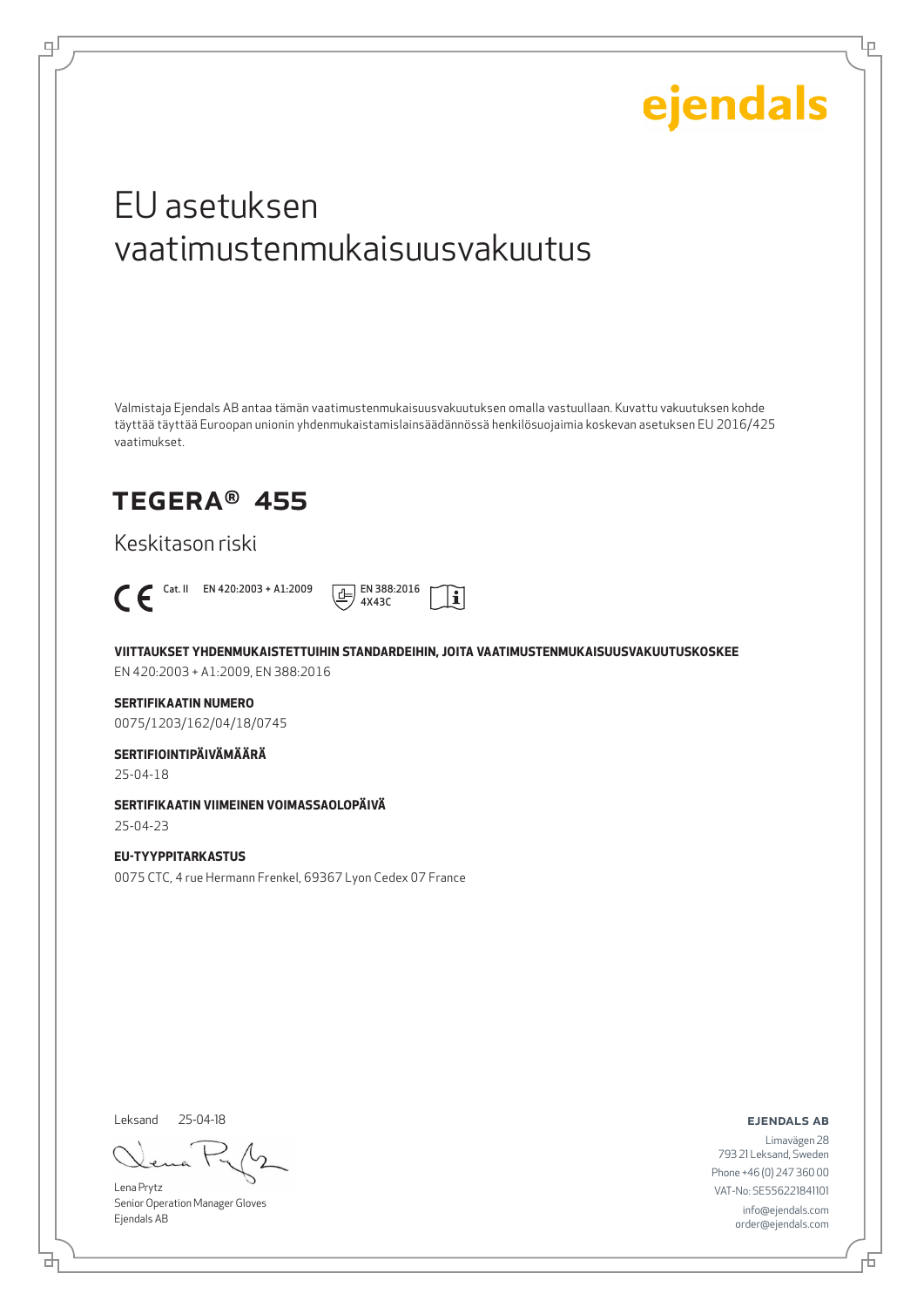Ļμ

# Déclaration de conformité de l'Union Européenne

La présente déclaration de conformité est établie sous la seule responsabilité du fabricant, Ejendals AB. L'objet décrit est conforme à la Règlementation 2016/425 de l'Union Européenne sur l'harmonisation des législations de l'Union Européenne relatives aux équipements de protection individuelle (EPI).

## TEGERA® 455

Risque moyen



டி



**RÉFÉRENCES AUX NORMES HARMONISÉES PAR RAPPORT AUXQUELLES LA CONFORMITÉ EST DÉCLARÉE** EN 420:2003 + A1:2009, EN 388:2016

**IDENTIFICATION/NUMÉRO DE CERTIFICATION** 0075/1203/162/04/18/0745

### **DATE DE CERTIFICATION**

25-04-18

**DATE D'EXPIRATION DU CERTIFICAT**

25-04-23

### **EXAMEN UE DE TYPE**

0075 CTC, 4 rue Hermann Frenkel, 69367 Lyon Cedex 07 France

Leksand 25-04-18

Lena Prytz Directeur Exécutif, Gants Ejendals AB

ejendals ab

브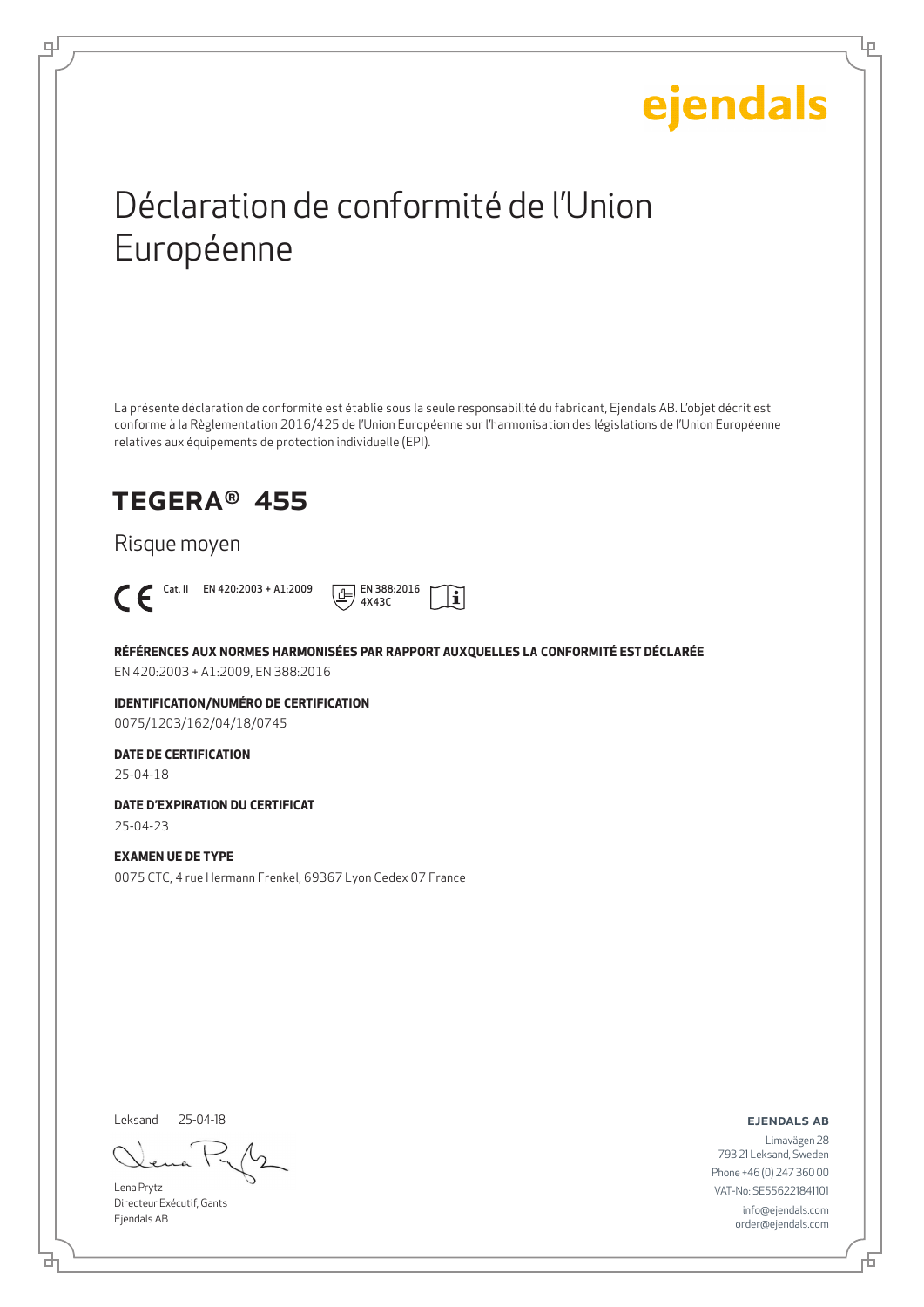Ļμ

# EU-Konformitätserklärung

Diese Konformitätserklärung wurde unter der alleinigen Verantwortung des Herstellers Ejendals AB ausgestellt. Das beschriebene Objekt stimmt mit den Harmonisierungsrechtsvorschriften zu persönlicher Schutzausrüstung (PSA) Verordnung EU 2016/425 überein.

## TEGERA® 455

Mittleres Risiko



டி



**VERWEIST AUF HARMONISIERTE NORMEN, FÜR DIE KONFORMITÄT ERKLÄRT WIRD**

EN 420:2003 + A1:2009, EN 388:2016

**KENNZEICHNUNG/ZERTIFIZIERUNGSNUMMER** 0075/1203/162/04/18/0745

### **DATUM DER ZERTIFIZIERUNG**

25-04-18

#### **ABLAUFDATUM DES ZERTIFIKATES**

25-04-23

### **EG-BAUMUSTERPRÜFUNG**

0075 CTC, 4 rue Hermann Frenkel, 69367 Lyon Cedex 07 France

Leksand 25-04-18

Lena Prytz Senior Operation Manager Gloves Ejendals AB

ejendals ab

Limavägen 28 793 21 Leksand, Sweden Phone +46 (0) 247 360 00 VAT-No: SE556221841101 info@ejendals.com order@ejendals.com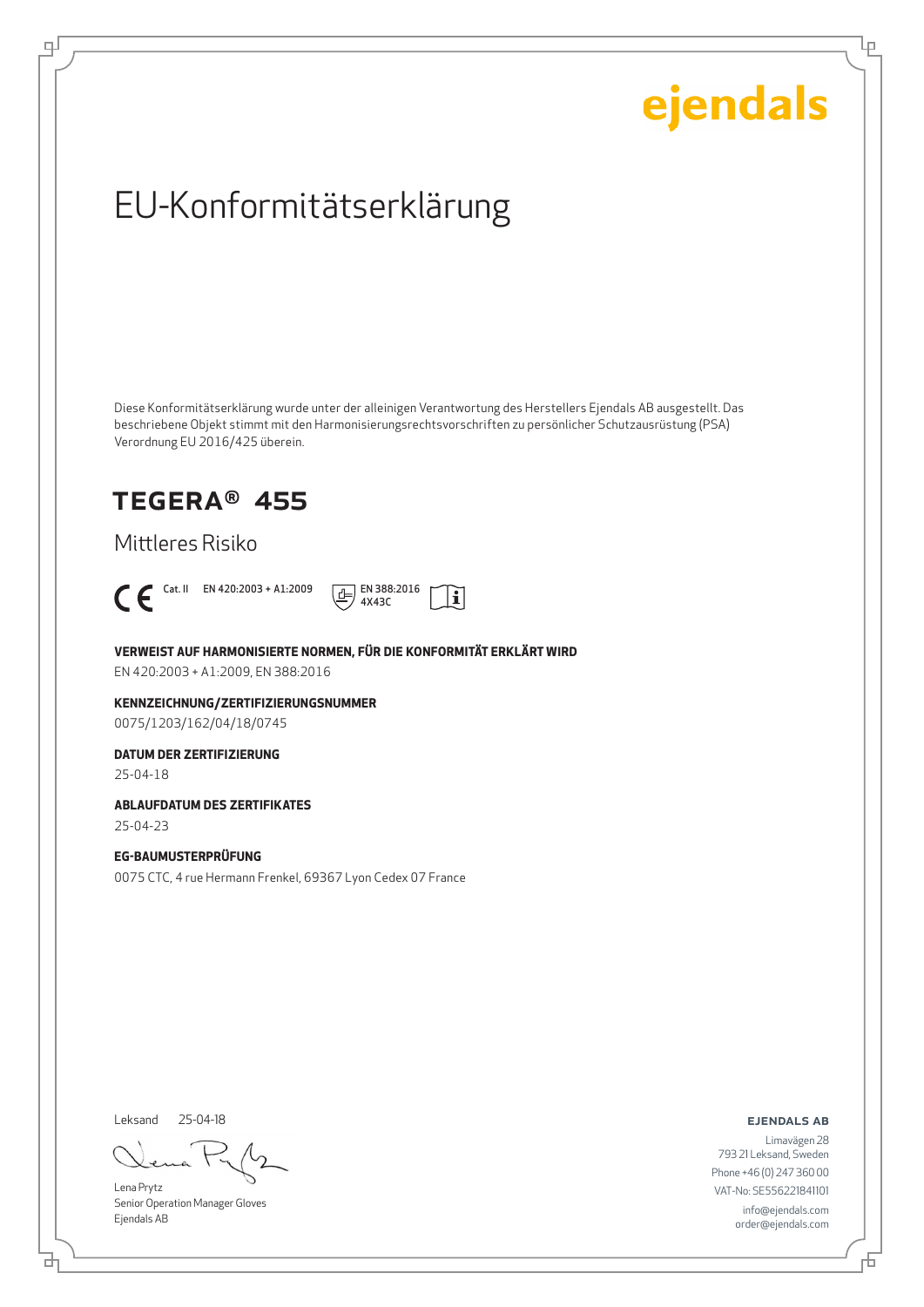Ļμ

# EU-samsvarserklæring

Denne samsvarserklæringen er gitt ut ene og alene under ansvaret til produsenten Ejendals AB. Objektet som er beskrevet, er i samsvar med EUs harmoniseringsregelverk EU-forskrift for personlig verneutstyr (PVU) EU 2016/425.

## TEGERA® 455

Middels risiko



டி



**REFERANSER TIL HARMONISERTE STANDARDER MED ERKLÆRT OVERENSSTEMMELSE**

EN 420:2003 + A1:2009, EN 388:2016

**IDENTIFISERING/SERTIFISERINGSNUMMER** 0075/1203/162/04/18/0745

### **SERTIFISERINGSDATO**

25-04-18

**UTLØPSDATO SERTIFISERING** 25-04-23

**UNDERSØKELSE EU-TYPE**

0075 CTC, 4 rue Hermann Frenkel, 69367 Lyon Cedex 07 France

Leksand 25-04-18

Lena Prytz Hansker for senior driftsledere Ejendals AB

ejendals ab

Limavägen 28 793 21 Leksand, Sweden Phone +46 (0) 247 360 00 VAT-No: SE556221841101 info@ejendals.com order@ejendals.com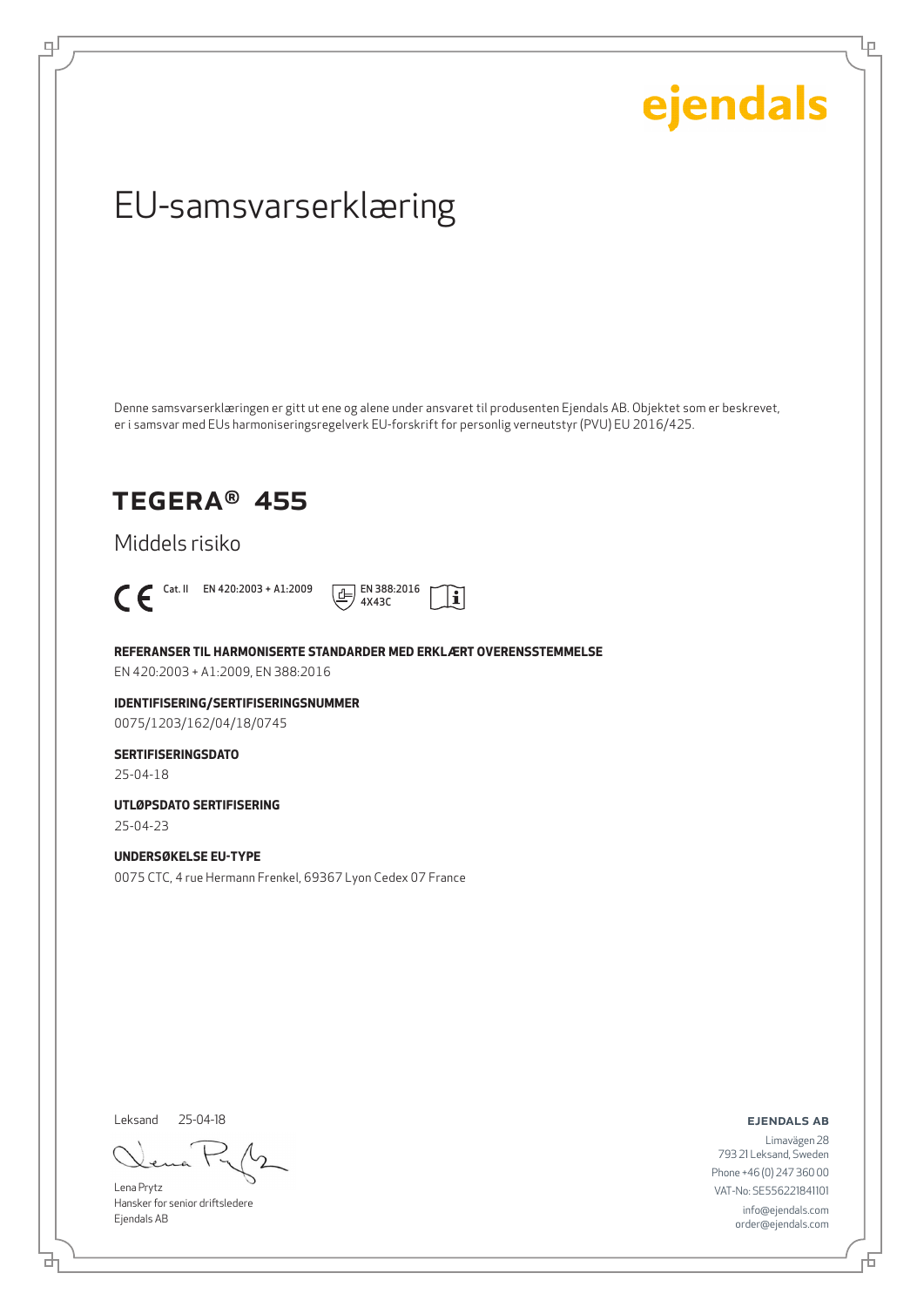Ļμ

# ЕС Декларация соответствия

Эта декларация соответствия выпущена под ответственностью производителя Ejendals AB. Объект соответствует законодательным требованиям ЕС, указанным в Регламенте о средствах индивидуальной защиты (СИЗ) 2016/425.

## TEGERA® 455

Средний риск



டி



**ССЫЛКИ НА ГАРМОНИЗИРОВАННЫЕ СТАНДАРТЫ, СООТВЕТСТВИЕ КОТОРЫМ ЗАЯВЛЕНО** EN 420:2003 + A1:2009, EN 388:2016

**ИДЕНТИФИКАЦИОННЫЙ НОМЕР / НОМЕР СЕРТИФИКАТА** 0075/1203/162/04/18/0745

**ДАТА ВЫДАЧИ СЕРТИФИКАТА**

25-04-18

**ДАТА ОКОНЧАНИЯ СРОКА ДЕЙСТВИЯ СЕРТИФИКАТА** 25-04-23

**ТЕСТИРОВАНИЕ ПО СТАНДАРТУ ЕС** 0075 CTC, 4 rue Hermann Frenkel, 69367 Lyon Cedex 07 France

Leksand 25-04-18

Lena Prytz Старший менеджер по производству перчаток Ejendals AB

ejendals ab

Limavägen 28 793 21 Leksand, Sweden Phone +46 (0) 247 360 00 VAT-No: SE556221841101 info@ejendals.com order@ejendals.com

Đ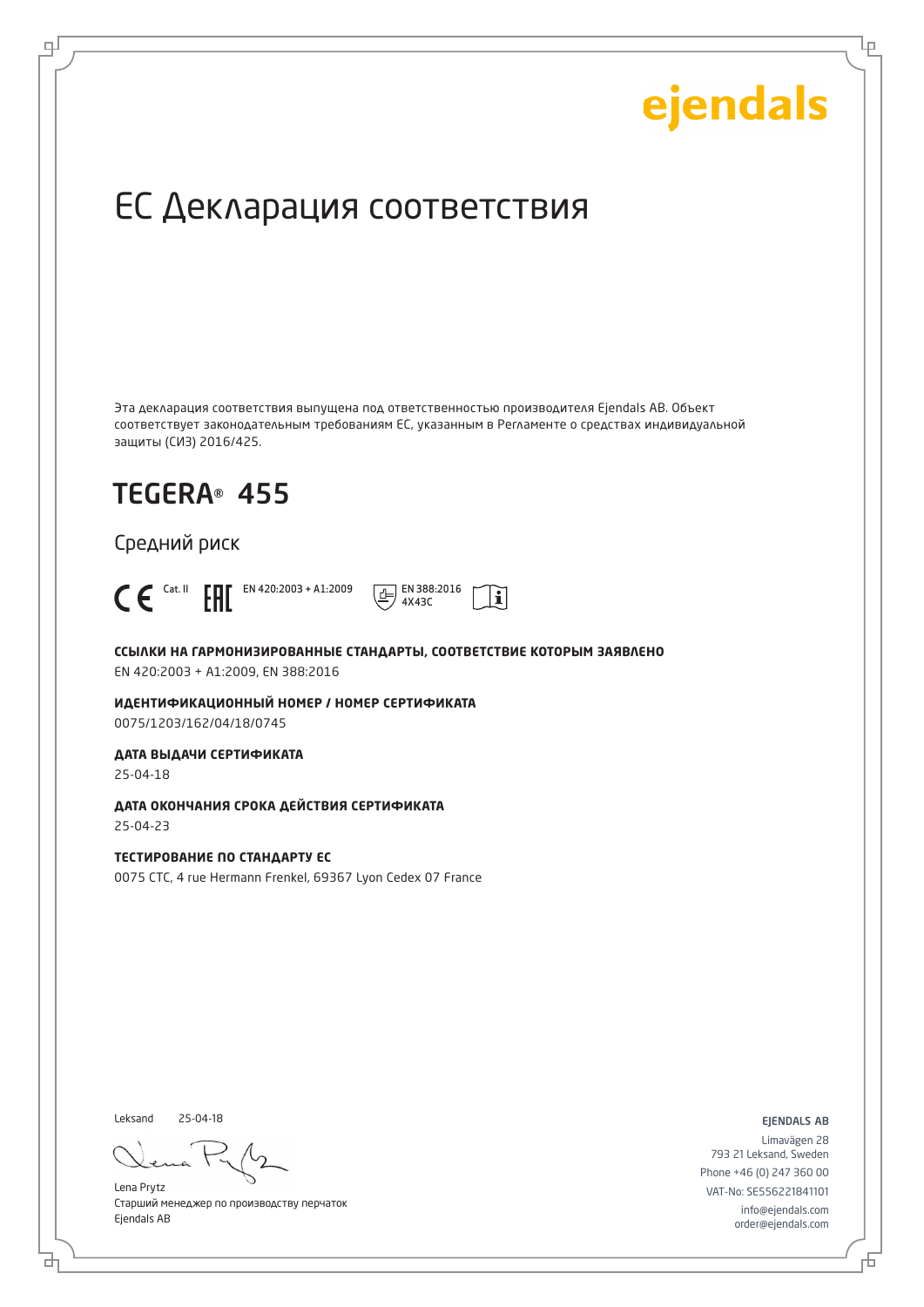Ļμ

# EU-verklaring van conformiteit

Deze conformiteitsverklaring wordt verstrekt onder volledige verantwoordelijkheid van de fabrikant Ejendals AB. Het beschreven doel is in overeenstemming met de harmonisatiewetgeving van de Unie Persoonlijke beschermingsmiddelen (PBM) Verordening 2016/425.

## TEGERA® 455

Gemiddeld risico



டி



**VERWIJZINGEN NAAR GEHARMONISEERDE NORMEN WAAROP DE CONFORMITEITSVERKLARING BETREKKING HEEFT** EN 420:2003 + A1:2009, EN 388:2016

**IDENTIFICATIE/NUMMER CERTIFICERING** 0075/1203/162/04/18/0745

### **CERTIFICERINGSDATUM**

25-04-18

**VERVALDATUM CERTIFICERING** 25-04-23

### **EU-TYPEONDERZOEK**

0075 CTC, 4 rue Hermann Frenkel, 69367 Lyon Cedex 07 France

Leksand 25-04-18

Lena Prytz Senior Operation Manager Gloves Ejendals AB

ejendals ab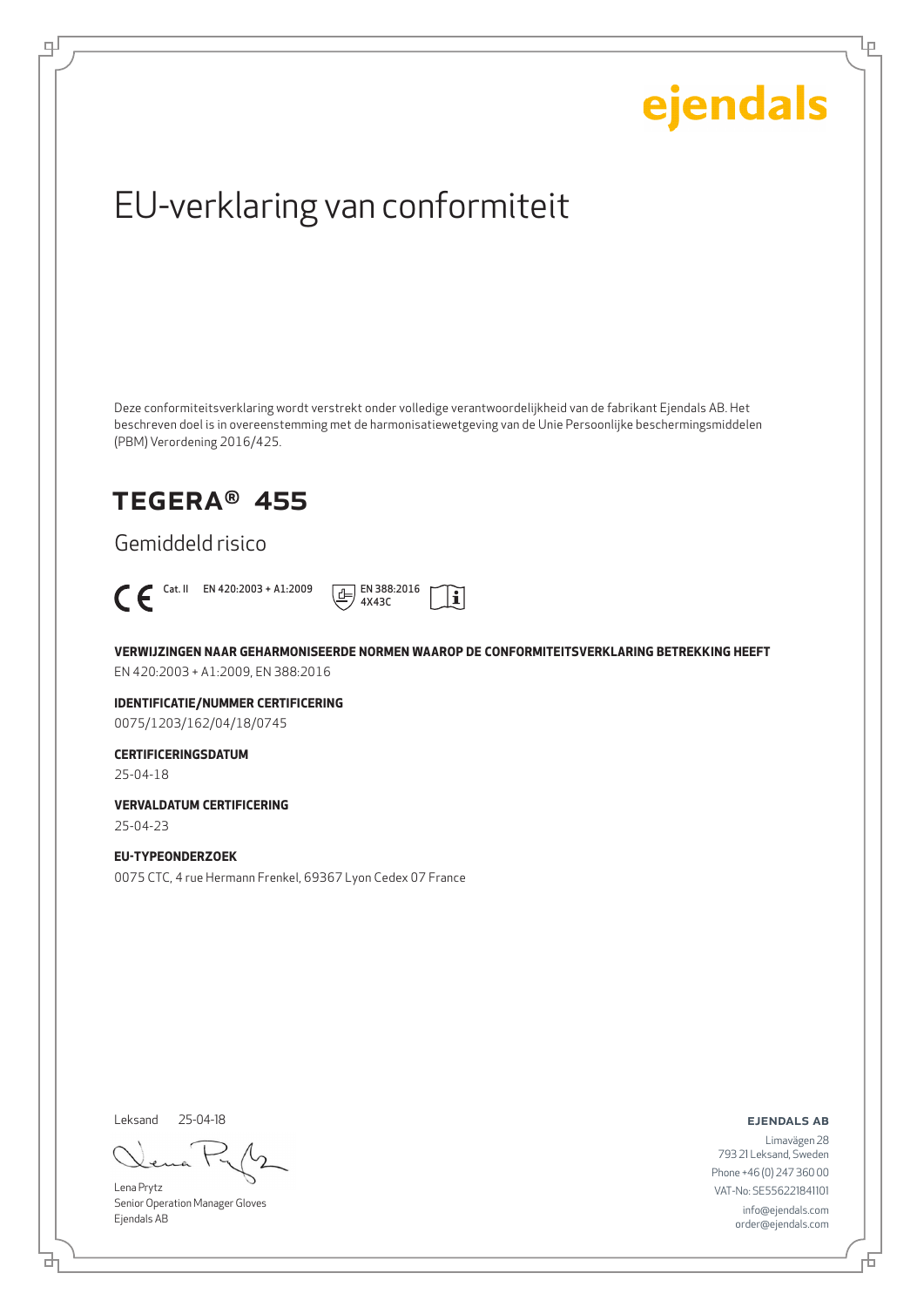Ļμ

# Dichiarazione UE di conformità

La presente dichiarazione di conformità è rilasciata sotto l'esclusiva responsabilità del fabbricante Ejendals AB. L'oggetto descritto è conforme alla normativa di armonizzazione dell'Unione in materia di Dispositivi di Protezione Individuale (DPI) Regolamento UE 2016/425.

 $|\mathbf{i}|$ 

## TEGERA® 455

Rischio medio



டி



**RIFERIMENTI ALLE NORME ARMONIZZATE ALLE QUALI SI DICHIARA LA CONFORMITÀ**

EN 420:2003 + A1:2009, EN 388:2016

**IDENTIFICAZIONE/NUMERO DI CERTIFICAZIONE** 0075/1203/162/04/18/0745

#### **DATA DI CERTIFICAZIONE**

25-04-18

### **DATA DI SCADENZA DELLA CERTIFICAZIONE**

25-04-23

#### **ESAME TIPO UE** 0075 CTC, 4 rue Hermann Frenkel, 69367 Lyon Cedex 07 France

Leksand 25-04-18

Lena Prytz Senior Operation Manager Guanti Ejendals AB

#### ejendals ab

브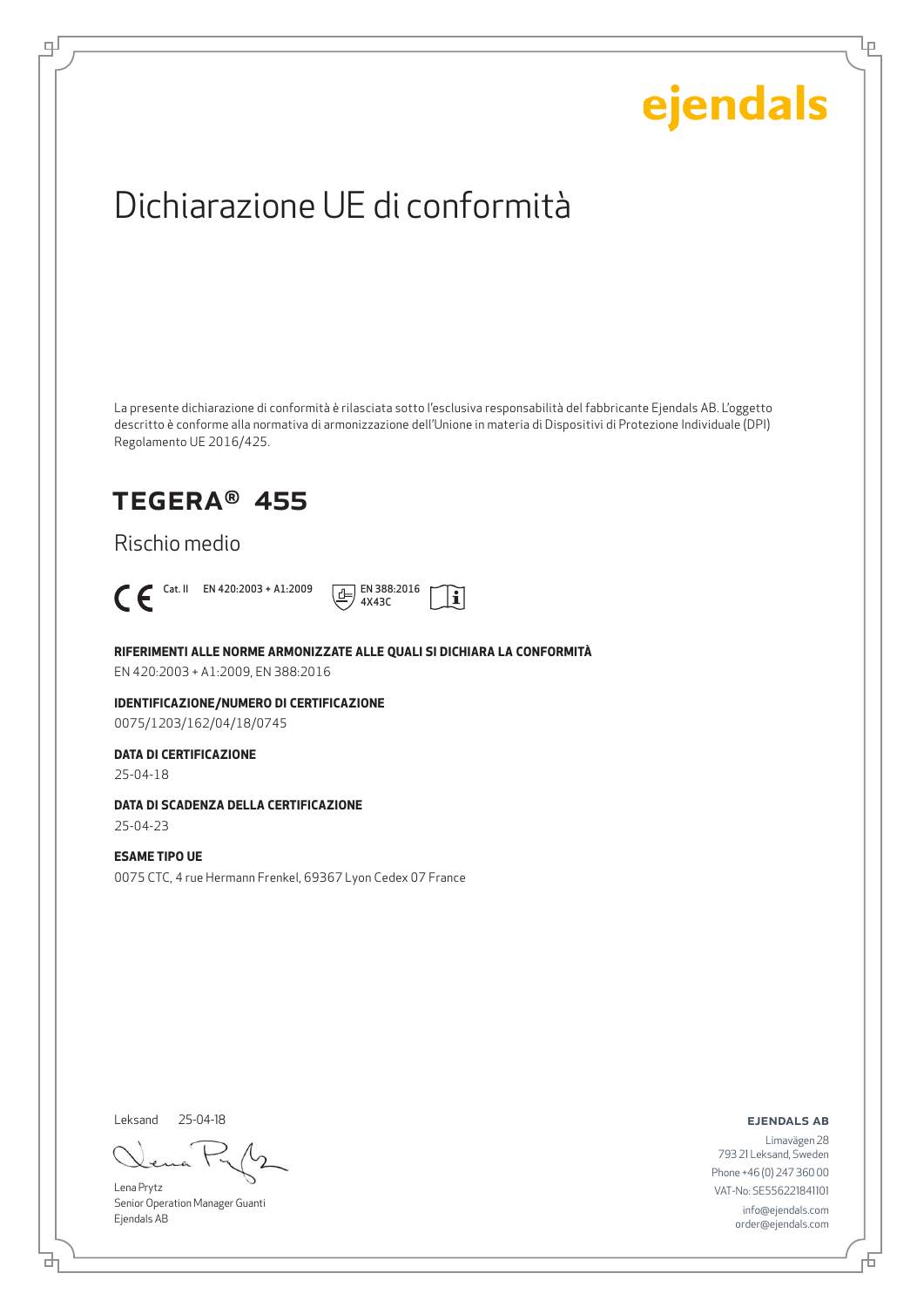Lρ

# Deklaracja zgodności UE

Niniejsza deklaracja zgodności została wydana na wyłączną odpowiedzialność producenta, firmy Ejendals AB. Przedmiot opisany w niniejszej deklaracji jest zgodny z wymaganiami unijnego prawodawstwa harmonizacyjnego, zawartymi w rozporządzeniu EU 2016/425 w sprawie środków ochrony indywidualnej.

## TEGERA® 455

Średnie ryzyko



ψ



**ODWOŁANIA DO NORM ZHARMONIZOWANYCH, W ODNIESIENIU DO KTÓRYCH DEKLAROWANA JEST ZGODNOŚĆ** EN 420:2003 + A1:2009, EN 388:2016

**IDENTYFIKACJA/NUMER CERTYFIKATU** 0075/1203/162/04/18/0745

**DATA WYSTAWIENIA CERTYFIKATU** 25-04-18

**DATA WAŻNOŚCI CERTYFIKATU**

25-04-23

**BADANIE TYPU UE** 0075 CTC, 4 rue Hermann Frenkel, 69367 Lyon Cedex 07 France

Leksand 25-04-18

Lena Prytz Starszy kierownik operacyjny ds. rękawic Ejendals AB

ejendals ab

Limavägen 28 793 21 Leksand, Sweden Phone +46 (0) 247 360 00 VAT-No: SE556221841101 info@ejendals.com order@ejendals.com

舌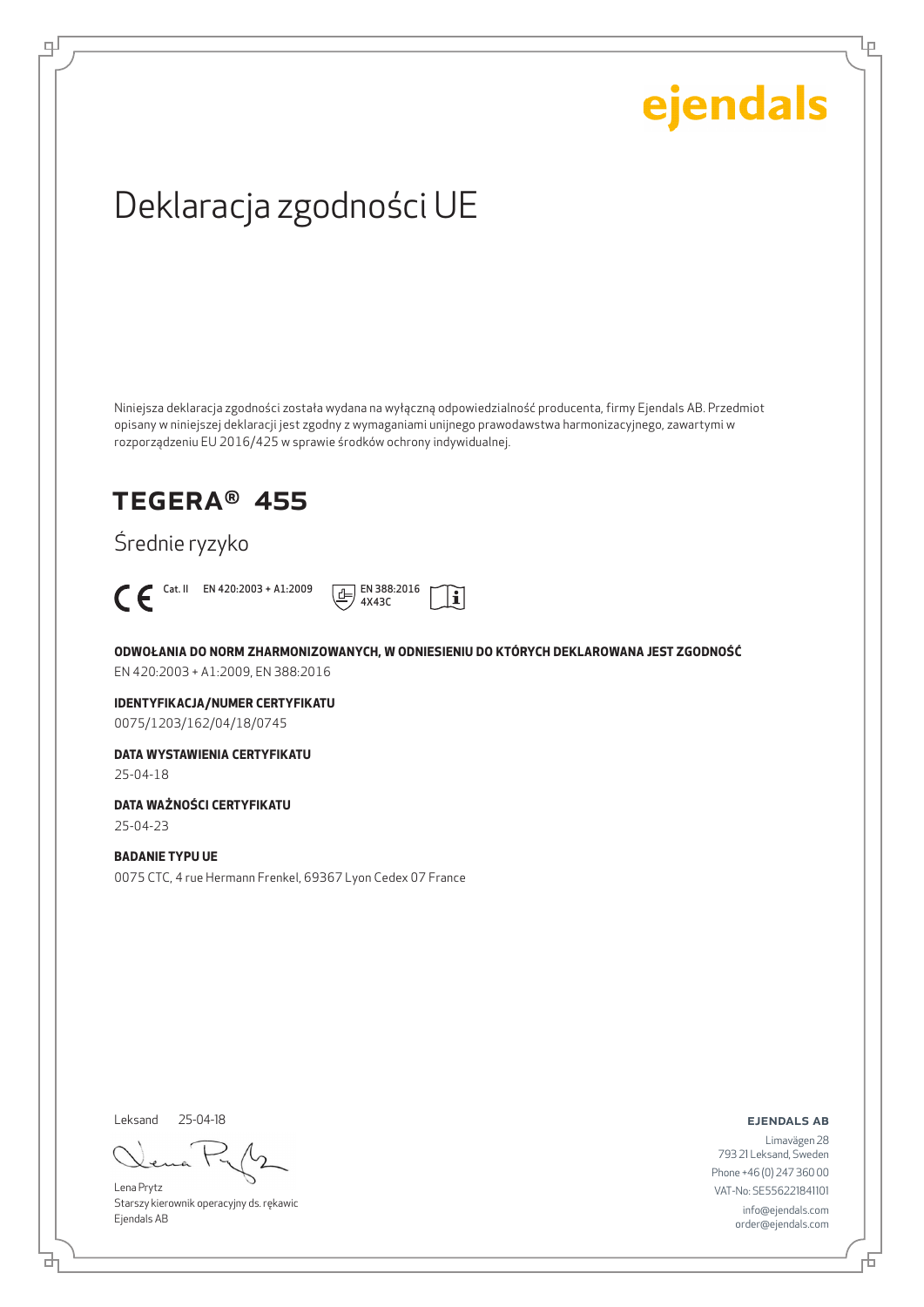Ļμ

# Declaración UE de conformidad

Esta declaración de conformidad se publica bajo la responsabilidad exclusiva del fabricante Ejendals AB. El objeto descrito está en conformidad con la legislación de armonización europea sobre equipos de protección personal (PPE) Reglamento UE 2016/425.

## TEGERA® 455

Riesgo medio



டி



**REFERENCIAS A LAS NORMAS ARMONIZADAS A LAS CUALES SE DECLARA LA CONFORMIDAD**

EN 420:2003 + A1:2009, EN 388:2016

**IDENTIFICACIÓN/NÚMERO DE CERTIFICACIÓN** 0075/1203/162/04/18/0745

### **FECHA DE CERTIFICACIÓN**

25-04-18

### **FECHA DE CADUCIDAD DE LA CERTIFICACIÓN**

25-04-23

#### **ANÁLISIS DE TIPO UE** 0075 CTC, 4 rue Hermann Frenkel, 69367 Lyon Cedex 07 France

Leksand 25-04-18

Lena Prytz Responsable Sénior de Operaciones de Guantes Ejendals AB

#### ejendals ab

Đ

Limavägen 28 793 21 Leksand, Sweden Phone +46 (0) 247 360 00 VAT-No: SE556221841101 info@ejendals.com order@ejendals.com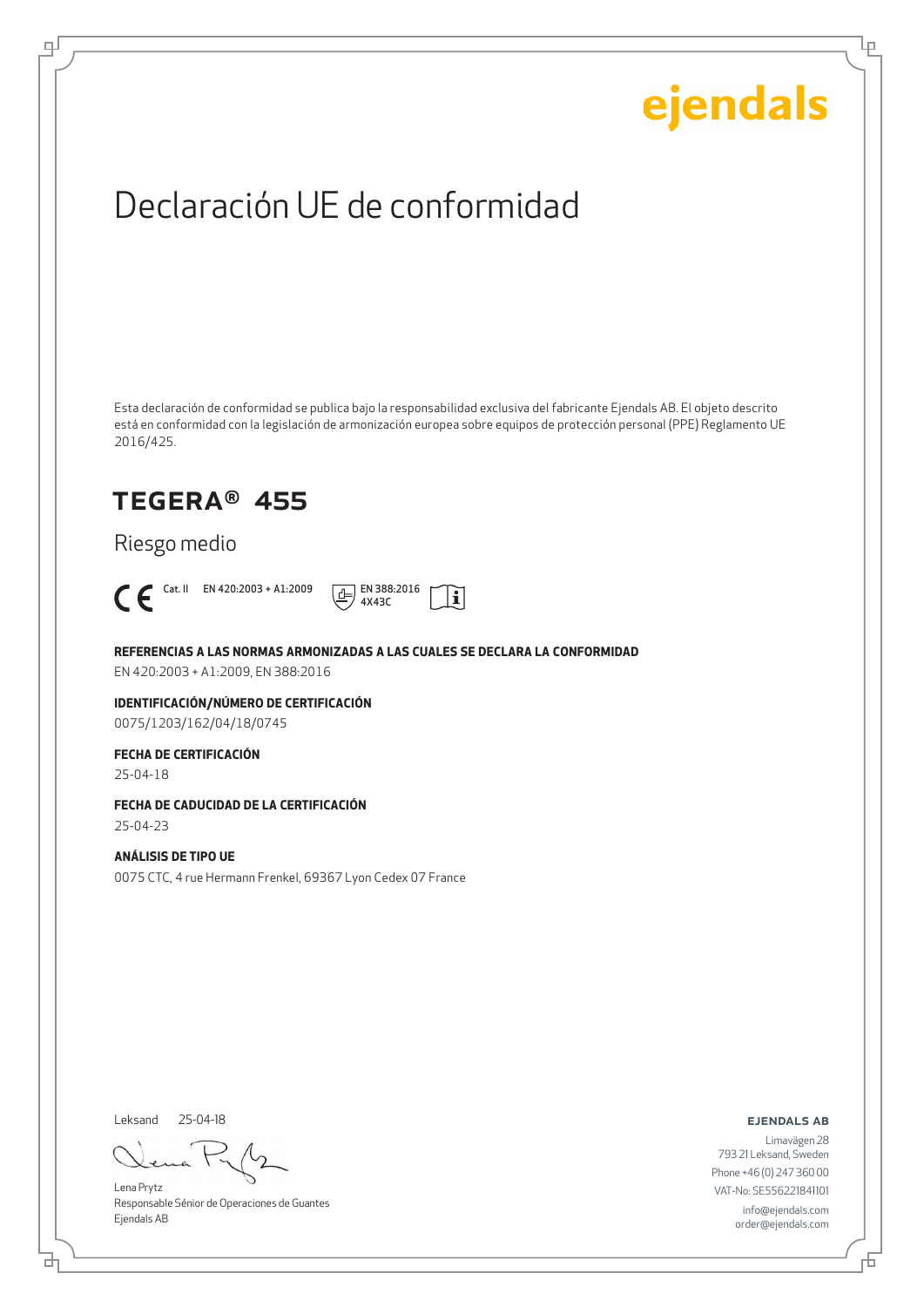

Leksand 25-04-18

Lena Prytz Provozní ředitel pro rukavice Ejendals AB

ejendals ab

Limavägen 28 793 21 Leksand, Sweden Phone +46 (0) 247 360 00 VAT-No: SE556221841101 info@ejendals.com order@ejendals.com

브

டி

Ļμ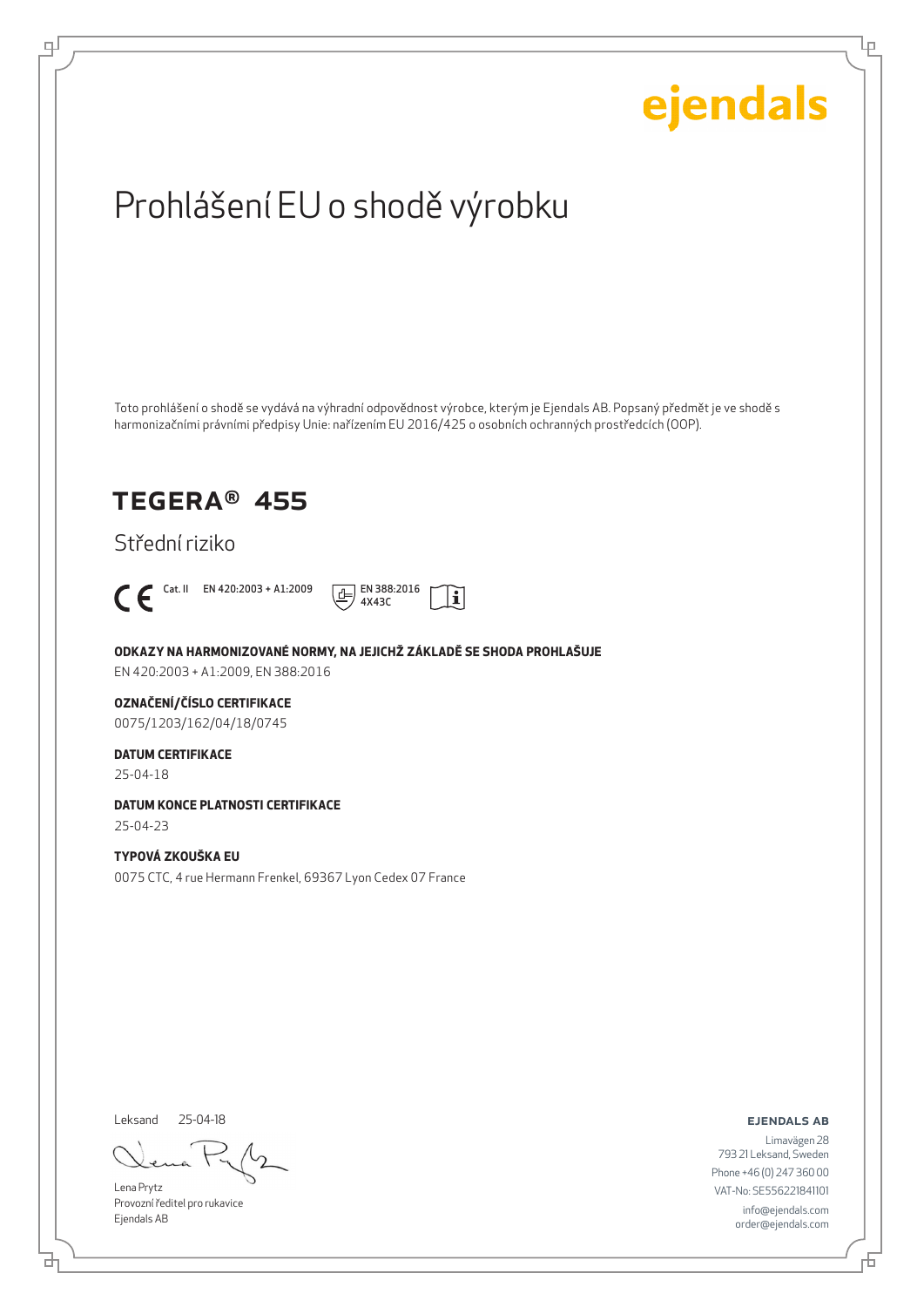Ļμ

# EU-megfelelőségi nyilatkozat

Ezt a megfelelőségi nyilatkozatot a gyártó, az Ejendals AB kizárólagos felelősségvállalása mellett bocsátják ki. A leírt tárgy megfelel az egyéni védőeszközökre vonatkozó tagállami jogszabályok harmonizásáról szóló (EU) 2016/425-ös rendelet rendelkezéseinek.

## TEGERA® 455

Közepes kockázat



ψ



**HIVATKOZVA A HARMONIZÁLT SZABVÁNYOKRA, AMELYEKRE A MEGFELELŐSÉGI NYILATKOZAT VONATKOZIK** EN 420:2003 + A1:2009, EN 388:2016

**TANÚSÍTÁS AZONOSÍTÓ-/SORSZÁMA**

0075/1203/162/04/18/0745

**TANÚSÍTÁS DÁTUMA** 25-04-18

**TANÚSÍTÁS LEJÁRATA** 25-04-23

### **EU-TÍPUSÚ VIZSGÁLAT**

0075 CTC, 4 rue Hermann Frenkel, 69367 Lyon Cedex 07 France

Leksand 25-04-18

₫

Lena Prytz Kesztyűkért felelős vezető operatív menedzser Ejendals AB

ejendals ab

Đ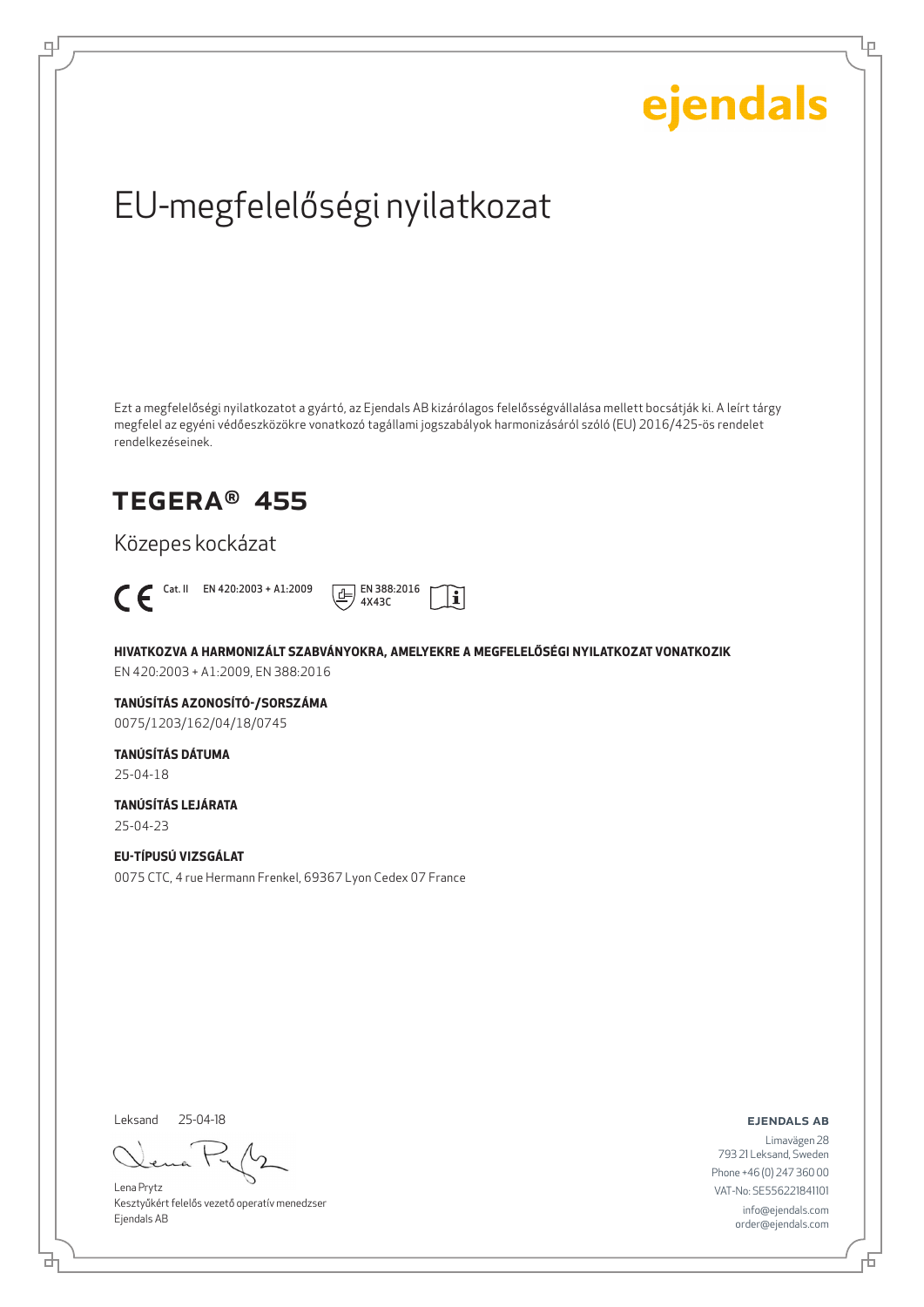# ejendals EL vastavusdeklaratsiooni kohta See vastavusdeklaratsioon on välja antud tootja Ejendals AB ainuvastutusel. Kirjeldatud toode vastab liidu ühtlustamisõigusaktide isikukaitsevahendite (PPE) määrusele EU 2016/425. TEGERA® 455 Keskmine riskitase  $\bigcap$  Cat. II EN 420:2003 + A1:2009  $\boxed{\underline{d}}$  EN 388:2016  $|\tilde{\mathbf{i}}|$ 4X43C **VIITED ÜHTLUSTATUD STANDARDITELE, MILLE SUHTES KOHALDATAKSE VASTAVUSDEKLARATSIOONI** EN 420:2003 + A1:2009, EN 388:2016 **SERTIFIKAADI ID/NUMBER** 0075/1203/162/04/18/0745 **SERTIFITSEERIMISKUUPÄEV** 25-04-18 **SERTIFIKAADI AEGUMISKUUPÄEV** 25-04-23 **ELI TÜÜBIHINDAMINE** 0075 CTC, 4 rue Hermann Frenkel, 69367 Lyon Cedex 07 France Leksand 25-04-18ejendals ab Limavägen 28 793 21 Leksand, Sweden Phone +46 (0) 247 360 00

Lena Prytz Kinnaste tootmisvaldkonna peategevjuht Ejendals AB

브

டி

VAT-No: SE556221841101 info@ejendals.com order@ejendals.com

Ļμ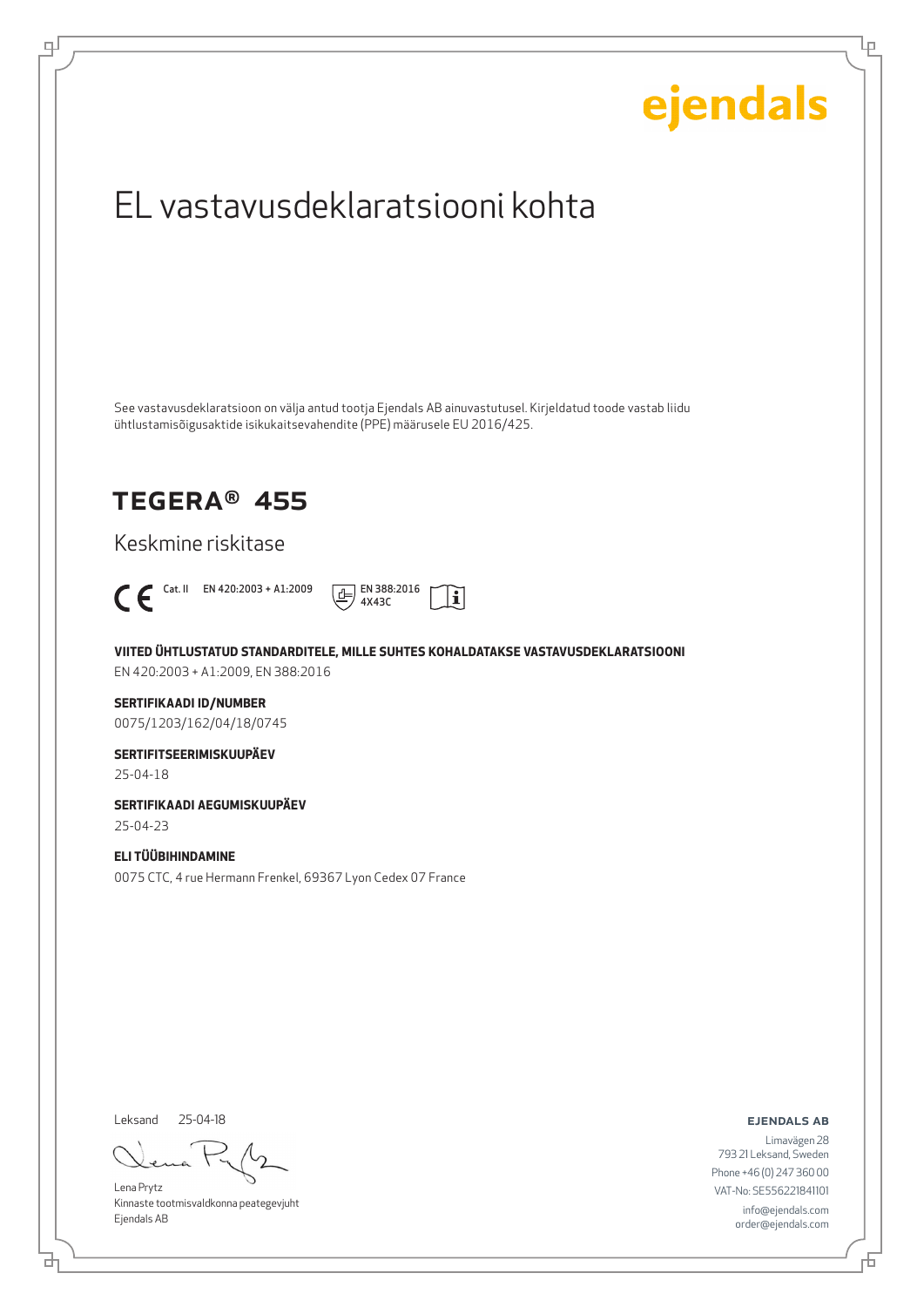Ļμ

# Declaração UE de conformidade

Esta declaração de conformidade é emitida sob a exclusiva responsabilidade do fabricante, a Ejendals AB. O objeto descrito encontra-se em conformidade com a legislação de harmonização da União, o Regulamento da UE 2016/425 relativo a Equipamento de Proteção Individual (EPI).

i.

## TEGERA® 455

### Médio risco



ψ



**REFERÊNCIAS A NORMAS HARMONIZADAS COM AS QUAIS SE DECLARA CONFORMIDADE**

EN 420:2003 + A1:2009, EN 388:2016

#### **IDENTIFICAÇÃO/NÚMERO DA CERTIFICAÇÃO** 0075/1203/162/04/18/0745

#### **DATA DA CERTIFICAÇÃO**

25-04-18

### **DATA DE EXPIRAÇÃO DA CERTIFICAÇÃO**

25-04-23

### **EXAME UE DE TIPO**

0075 CTC, 4 rue Hermann Frenkel, 69367 Lyon Cedex 07 France

Leksand 25-04-18

Lena Prytz Luvas para Gestor Sénior de Operações Ejendals AB

ejendals ab

Limavägen 28 793 21 Leksand, Sweden Phone +46 (0) 247 360 00 VAT-No: SE556221841101 info@ejendals.com order@ejendals.com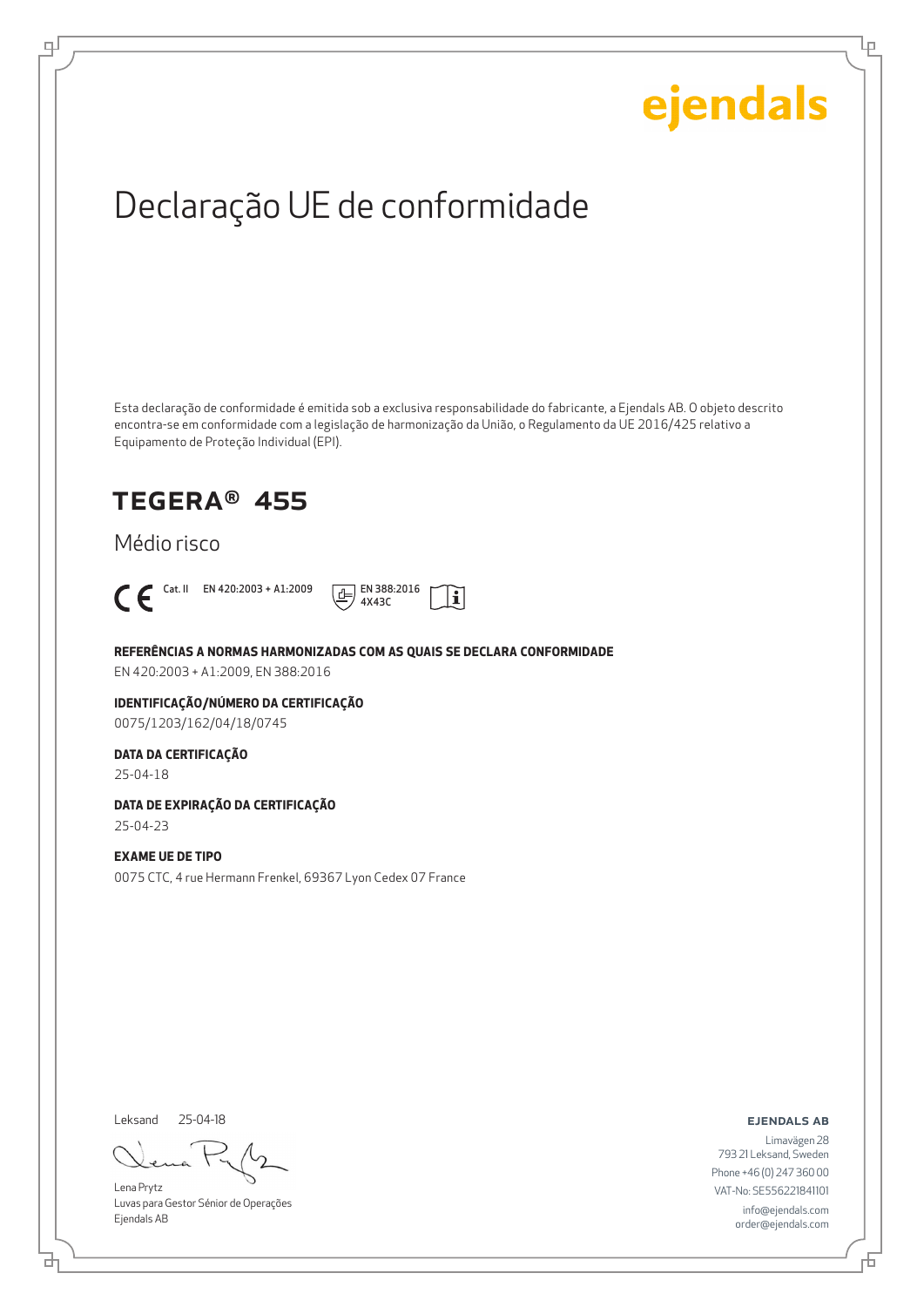Ļμ

# Declaraţie UE privind conformitatea

Această declaraţie de conformitate este emisă în condiţiile responsabilităţii exclusive a producătorului Ejendals AB. Obiectul descris este în conformitate cu Regulamentul PPE UE 2016/425, referitor la echipamentele de protecţie personală (Personal Protective Equipment – PPE), din cadrul legislaţiei de armonizare a Uniunii.

## TEGERA® 455

### Risc mediu



டி



**TRIMITERI LA STANDARDELE ARMONIZATE CU CARE ESTE DECLARATĂ CONFORMITATEA**

EN 420:2003 + A1:2009, EN 388:2016

### **IDENTIFICARE/NUMĂR DE CERTIFICARE**

0075/1203/162/04/18/0745

#### **DATA CERTIFICĂRII**

25-04-18

### **DATA DE EXPIRARE A CERTIFICĂRII**

25-04-23

#### **EXAMINARE TIP UE**

0075 CTC, 4 rue Hermann Frenkel, 69367 Lyon Cedex 07 France

Leksand 25-04-18

Lena Prytz Manager senior operatii Mănuși Ejendals AB

#### ejendals ab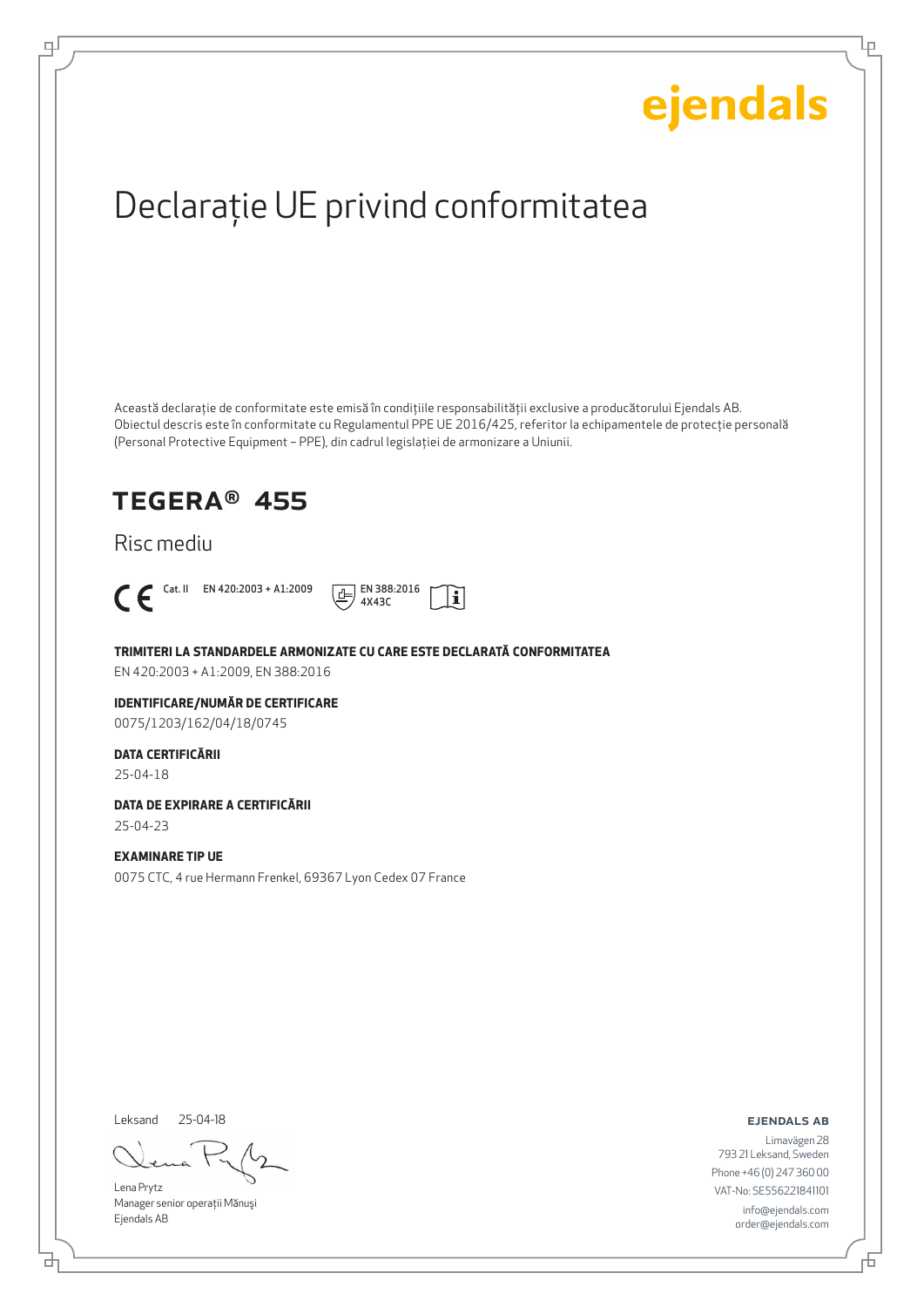Ļρ

# AB Uygunluk beyanı

Bu uygunluk beyanı, üretici Ejendals AB'nin yegane sorumluluğu altında yayımlanır. Açıklanan ürün, Birlik uyum yasası Kişisel Koruyucu Donanım (KKD) Direktifi EU 2016/425 sayılı AB Yönetmeliği ile uyumludur.

## TEGERA® 455

Orta risk



டி



**UYGUNLUĞUN BEYAN EDILDIĞI UYUMLU STANDARTLAR IÇIN REFERANSLAR** EN 420:2003 + A1:2009, EN 388:2016

#### **KIMLIK/SERTIFIKA NUMARASI**

0075/1203/162/04/18/0745

#### **SERTIFIKA TARIHI** 25-04-18

**SERTIFIKA BITIŞ TARIHI** 25-04-23

### **AB TIP INCELEMESI**

0075 CTC, 4 rue Hermann Frenkel, 69367 Lyon Cedex 07 France

Leksand 25-04-18

Lena Prytz Üst Düzey Beyaz Yaka Personel Eldivenleri Ejendals AB

#### ejendals ab

Limavägen 28 793 21 Leksand, Sweden Phone +46 (0) 247 360 00 VAT-No: SE556221841101 info@ejendals.com order@ejendals.com

舌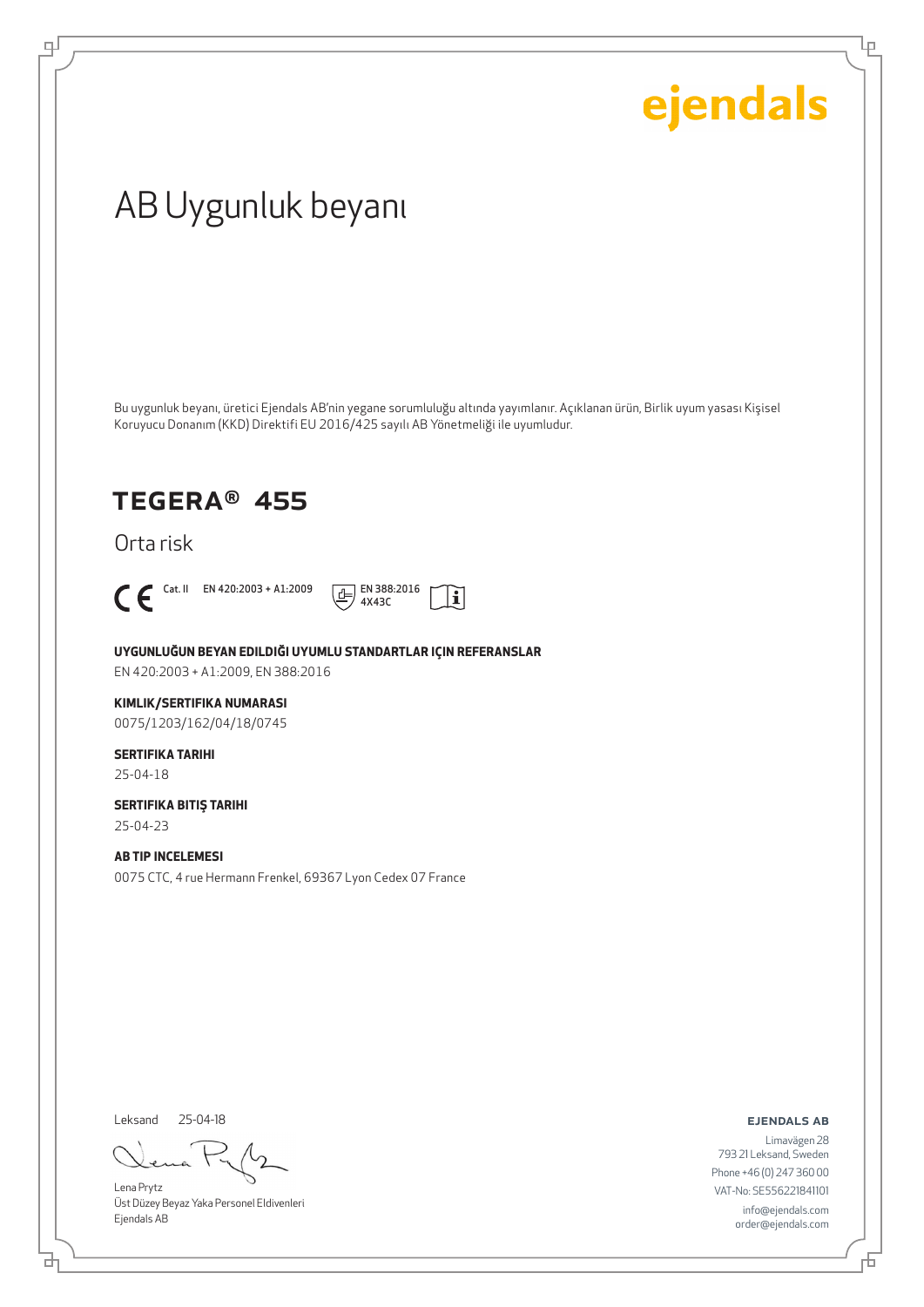Ļμ

# Vyhlásenie o zhode EÚ

Toto vyhlásenie o zhode sa vydáva výlučne na zodpovednosť výrobcu Ejendals AB. Uvedený predmet vyhlásenia je v zhode s príslušnými harmonizačnými právnymi predpismi Únie Nariadenie EÚ 2016/425 o ochrane osobných ochranných prostriedkov (OOP).

## TEGERA® 455

Stredné riziko



டி



**ODKAZY NA HARMONIZOVANÉ NORMY, NA ZÁKLADE KTORÝCH BOLA VYHLÁSENÁ ZHODA**

EN 420:2003 + A1:2009, EN 388:2016

### **IDENTIFIKÁCIA/ČÍSLO CERTIFIKÁCIE**

0075/1203/162/04/18/0745

### **DÁTUM CERTIFIKÁCIE**

25-04-18

#### **DÁTUM UPLYNUTIA PLATNOSTI CERTIFIKÁTU**

25-04-23

### **SKÚŠKA TYPU EÚ** 0075 CTC, 4 rue Hermann Frenkel, 69367 Lyon Cedex 07 France

Leksand 25-04-18

Lena Prytz Vrchný prevádzkový manažér – rukavice Ejendals AB

ejendals ab

브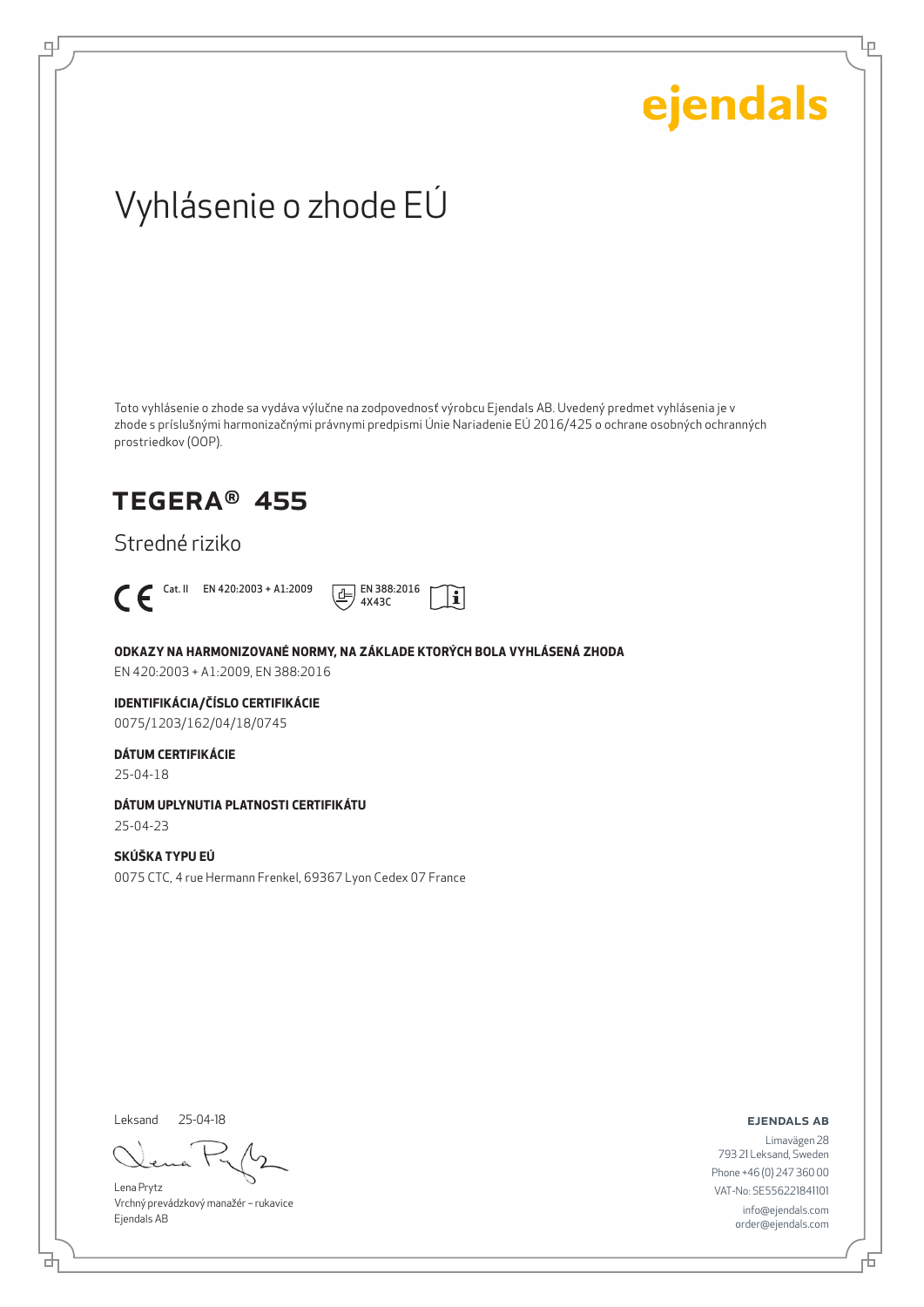# ejendals Izjava ES o skladnosti izdelka Ta izjava o skladnosti je izdana z izključno odgovornostjo proizvajalca Ejendals AB. Opisani izdelek je skladen z usklajeno zakonodajo Unije na podlagi Uredbe o osebni varovalni opremi (OVO) EU 2016/425. TEGERA® 455 Srednje tveganje  $\bigcap_{4 \times 430}$  Cat. II EN 420:2003 + A1:2009  $\boxed{\underline{A}}$  EN 388:2016  $|\tilde{\mathbf{i}}|$ 4X43C **NAVEDBA USKLAJENEGA STANDARDA, NA KATEREGA SE NANAŠA IZJAVA O SKLADNOSTI** EN 420:2003 + A1:2009, EN 388:2016 **IDENTIFIKACIJA/ŠTEVILKA POTRDILA** 0075/1203/162/04/18/0745 **DATUM IZDAJE POTRDILA** 25-04-18 **ROK VELJAVNOSTI POTRDILA** 25-04-23 **PRESKUS TIPA EU** 0075 CTC, 4 rue Hermann Frenkel, 69367 Lyon Cedex 07 France

Leksand 25-04-18

브

டி

Lena Prytz Rokavice za višjega vodjo obrata Ejendals AB

ejendals ab

Limavägen 28 793 21 Leksand, Sweden Phone +46 (0) 247 360 00 VAT-No: SE556221841101 info@ejendals.com order@ejendals.com

Ļμ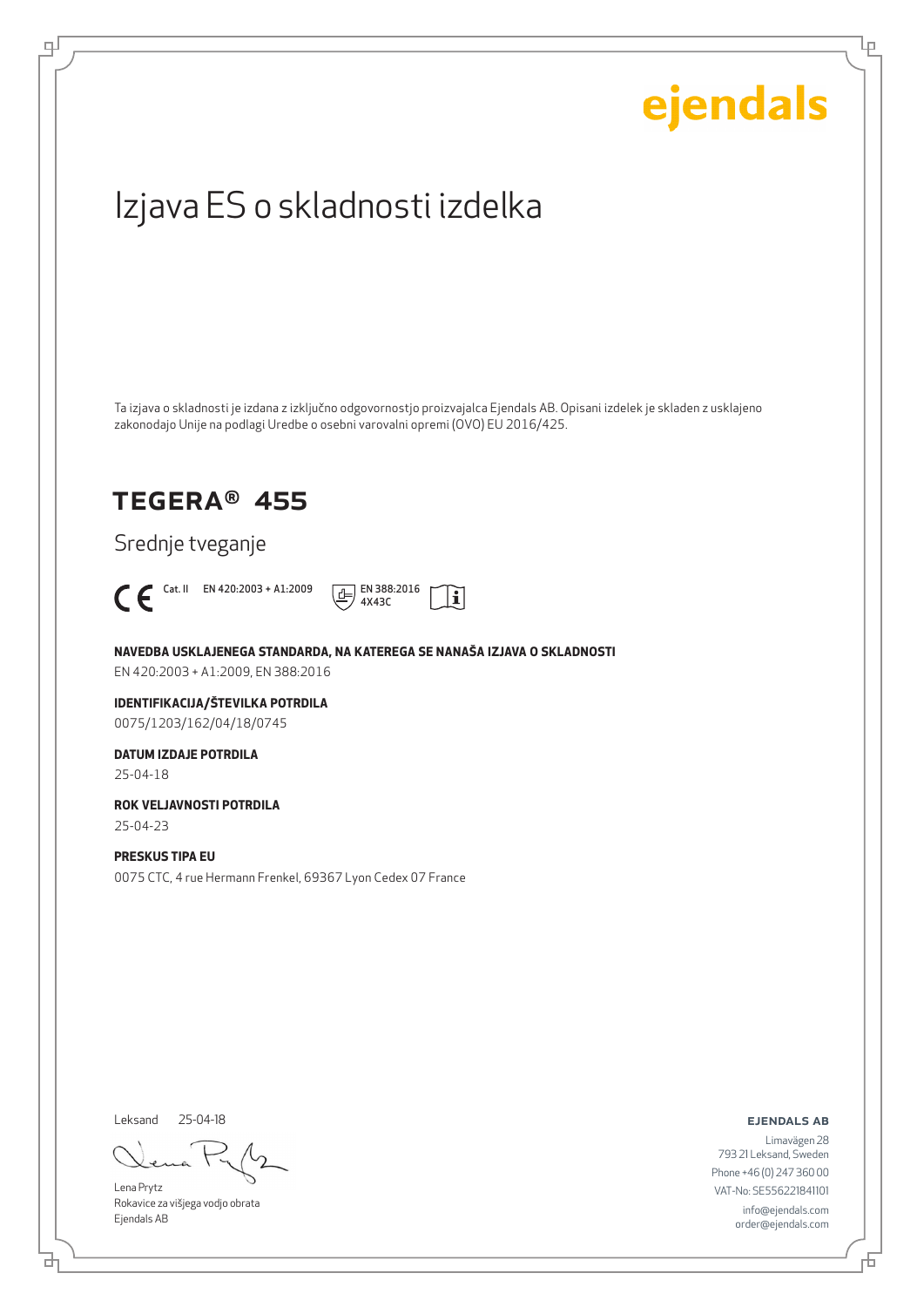Ļμ

# ES atitikties deklaracija

Ši atitikties deklaracija pateikiama tik gamintojo "Ejendals AB" atsakomybe. Nurodytas objektas atitinka Sąjungos derinamųjų teisės aktų asmeninių apsaugos priemonių reglamentą ES 2016/425.

## TEGERA® 455

Vidutinė rizika



டி



**NUORODOS Į SUDERINTUS STANDARTUS, KURIAIS REMIANTIS DEKLARUOJAMA ATITIKTIS** EN 420:2003 + A1:2009, EN 388:2016

**IDENTIFIKAVIMAS / SERTIFIKAVIMO NUMERIS** 0075/1203/162/04/18/0745

#### **SERTIFIKAVIMO DATA**

25-04-18

### **SERTIFIKATO GALIOJIMO PABAIGOS DATA**

25-04-23

#### **ES TIPO PATIKRINIMAS**

0075 CTC, 4 rue Hermann Frenkel, 69367 Lyon Cedex 07 France

Leksand 25-04-18

Lena Prytz Vyresniojo darbų vadovo pirštinės Ejendals AB

ejendals ab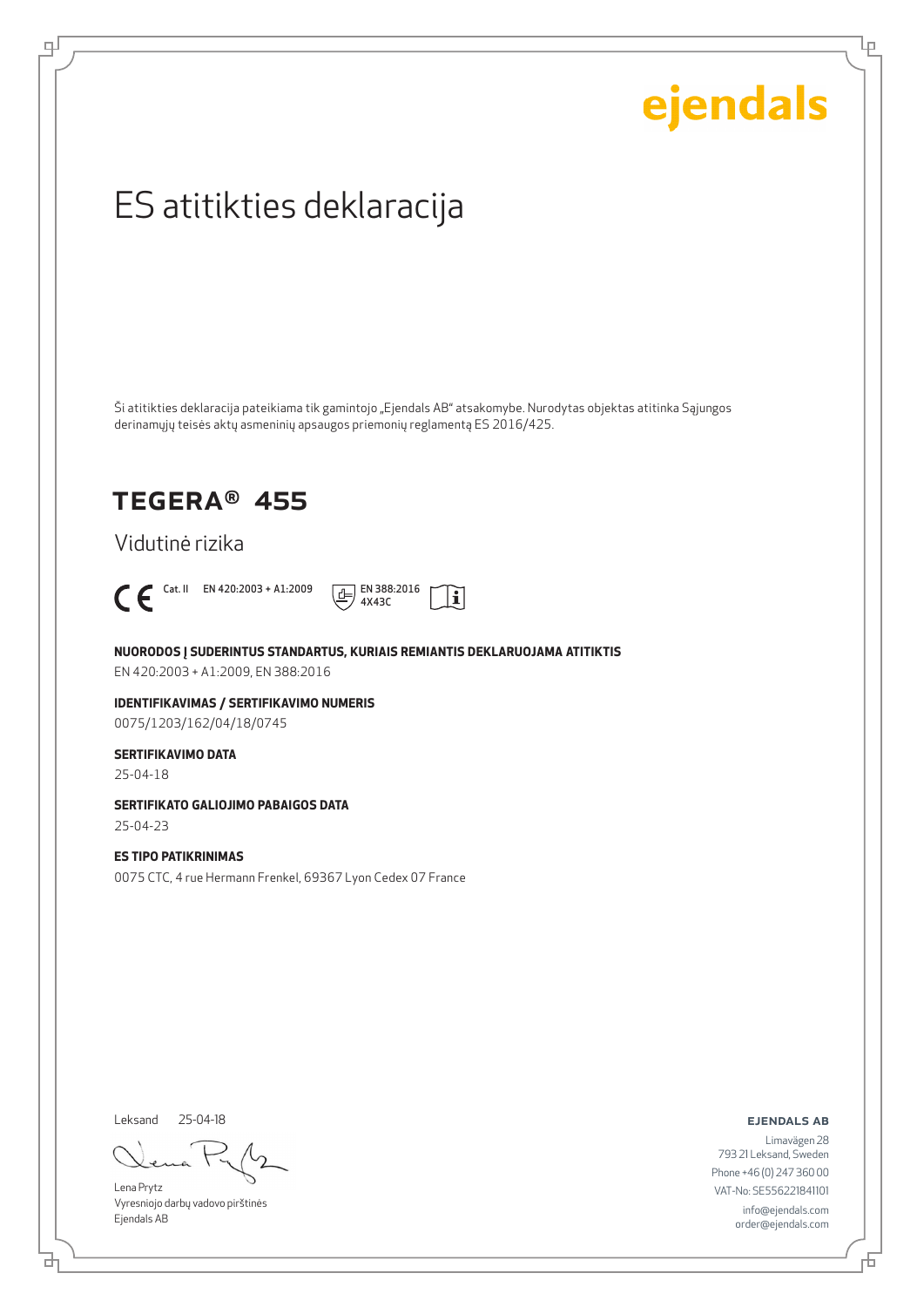Lρ

# ES deklarācija par atbilstību

Par šīs atbilstības deklarācijas izsniegšanu pilnībā ir atbildīgs ražotājs Ejendals AB. Aprakstītais objekts atbilst vienotās likumu saskaņošanas regulai ES 2016/425 par individuālajiem aizsardzības līdzekļiem (IAL).

## TEGERA® 455

Vidējs risks



டி



**ATSAUCES UZ HARMONIZĒTAJIEM STANDARTIEM, ATBILSTĪBA KURIEM TIEK APLIECINĀTA**

EN 420:2003 + A1:2009, EN 388:2016

**SERTIFIKĀTA IDENTIFIKATORS/NUMURS** 0075/1203/162/04/18/0745

#### **SERTIFIKĀTA DATUMS**

25-04-18

**SERTIFIKĀTA DERĪGUMA TERMIŅŠ** 25-04-23

#### **ES TIPA PĀRBAUDE** 0075 CTC, 4 rue Hermann Frenkel, 69367 Lyon Cedex 07 France

Leksand

브

25-04-18

Lena Prytz Cimdu ražošanas vecākais rīkotājdirektors Ejendals AB

ejendals ab

Đ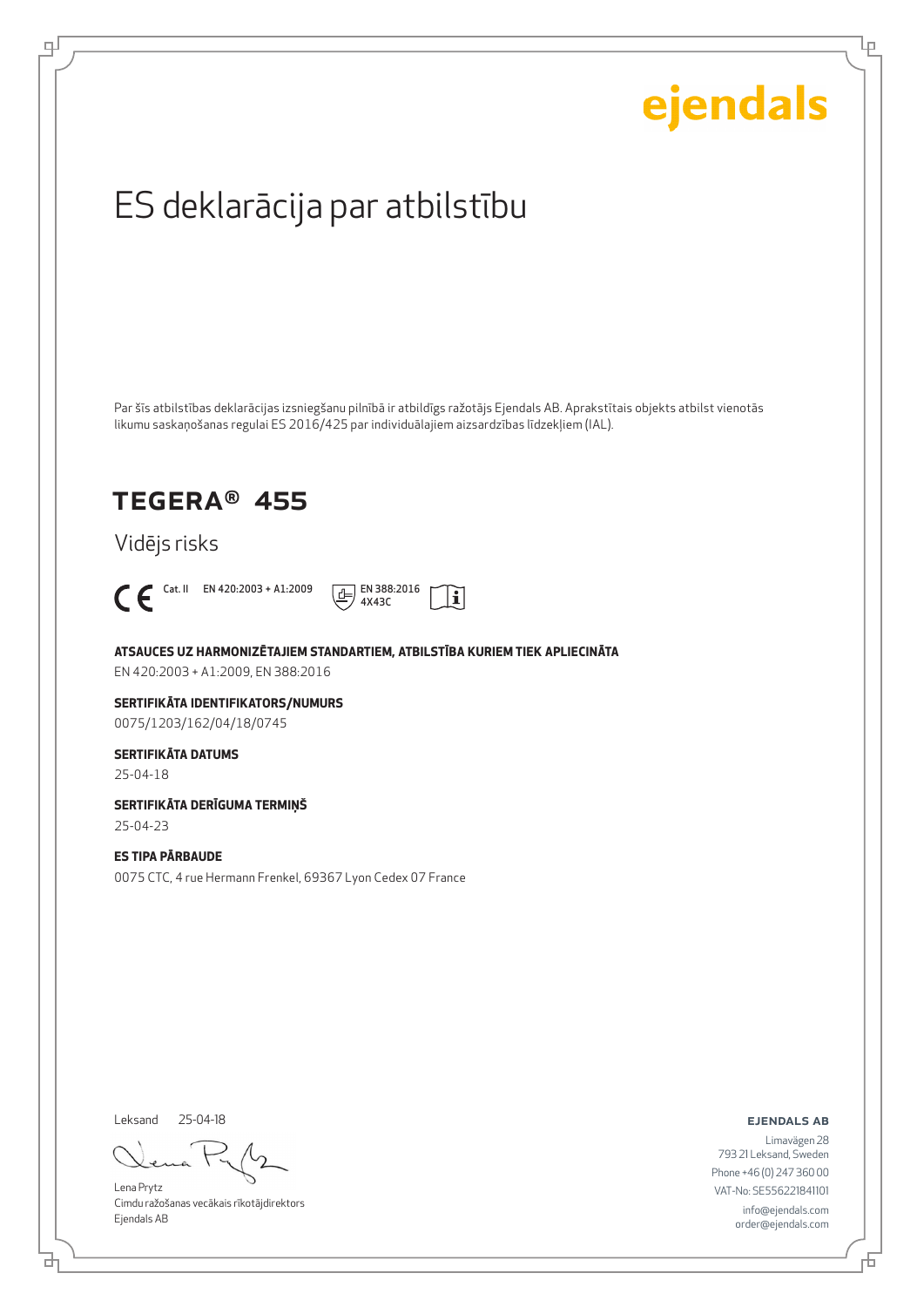Ļμ

# ЕС декларация за съответствие

Настоящата декларация за съответствие е издадена на отговорността на производителя Ejendals AB. Предметът на декларацията е в съответствие със законодателството на Съюза за хармонизация относно личните предпазни средства (ЛПС), Регламент (ЕС) 2016/425.

 $\mathbf i$ 

## TEGERA® 455

Среден риск



로

Cat. II EN 420:2003 + A1:2009  $\boxed{+}$  EN 388:2016 4X43C

**ПОЗОВАВАНИЯ СЕ ХАРМОНИЗИРАНИ СТАНДАРТИ, ЗА КОИТО СЕ ДЕКЛАРИРА СЪОТВЕТСТВИЕ** EN 420:2003 + A1:2009, EN 388:2016

**ИДЕНТИФИКАЦИЯ/НОМЕР НА СЕРТИФИКАТА** 0075/1203/162/04/18/0745

**ДАТА НА ИЗДАВАНЕ НА СЕРТИФИКАТА**

25-04-18

**ДАТА НА ВАЛИДНОСТ НА СЕРТИФИКАТА**

25-04-23

**ЕС-ТИП ИЗСЛЕДВАНЕ** 0075 CTC, 4 rue Hermann Frenkel, 69367 Lyon Cedex 07 France

Leksand 25-04-18

Lena Prytz Ръкавици за старши ръководител на производството Ejendals AB

ejendals ab

Б